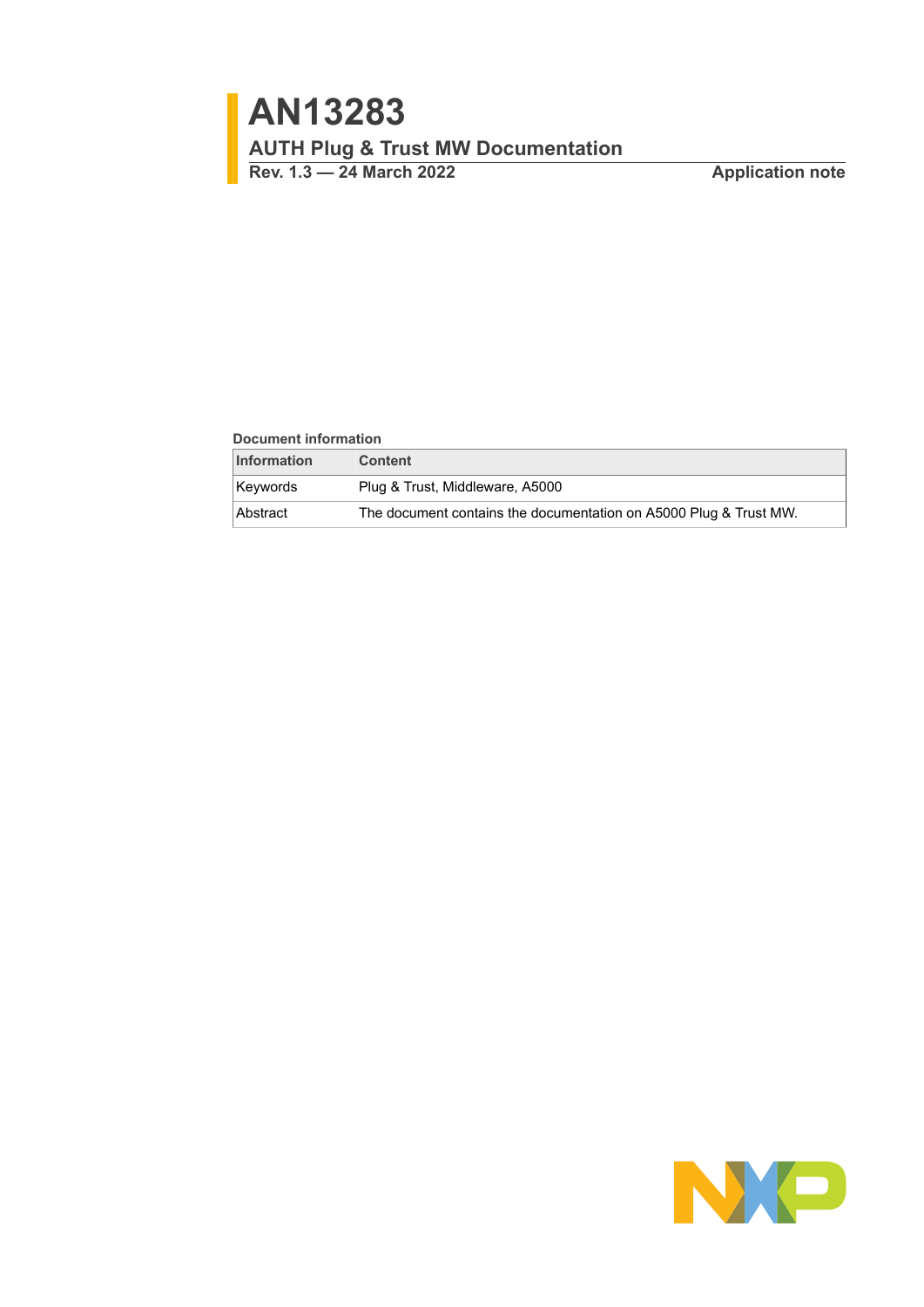

# **AUTH Plug & Trust MW Documentation**

*Release v04.01.01*

**NXP**

**Mar 24, 2022**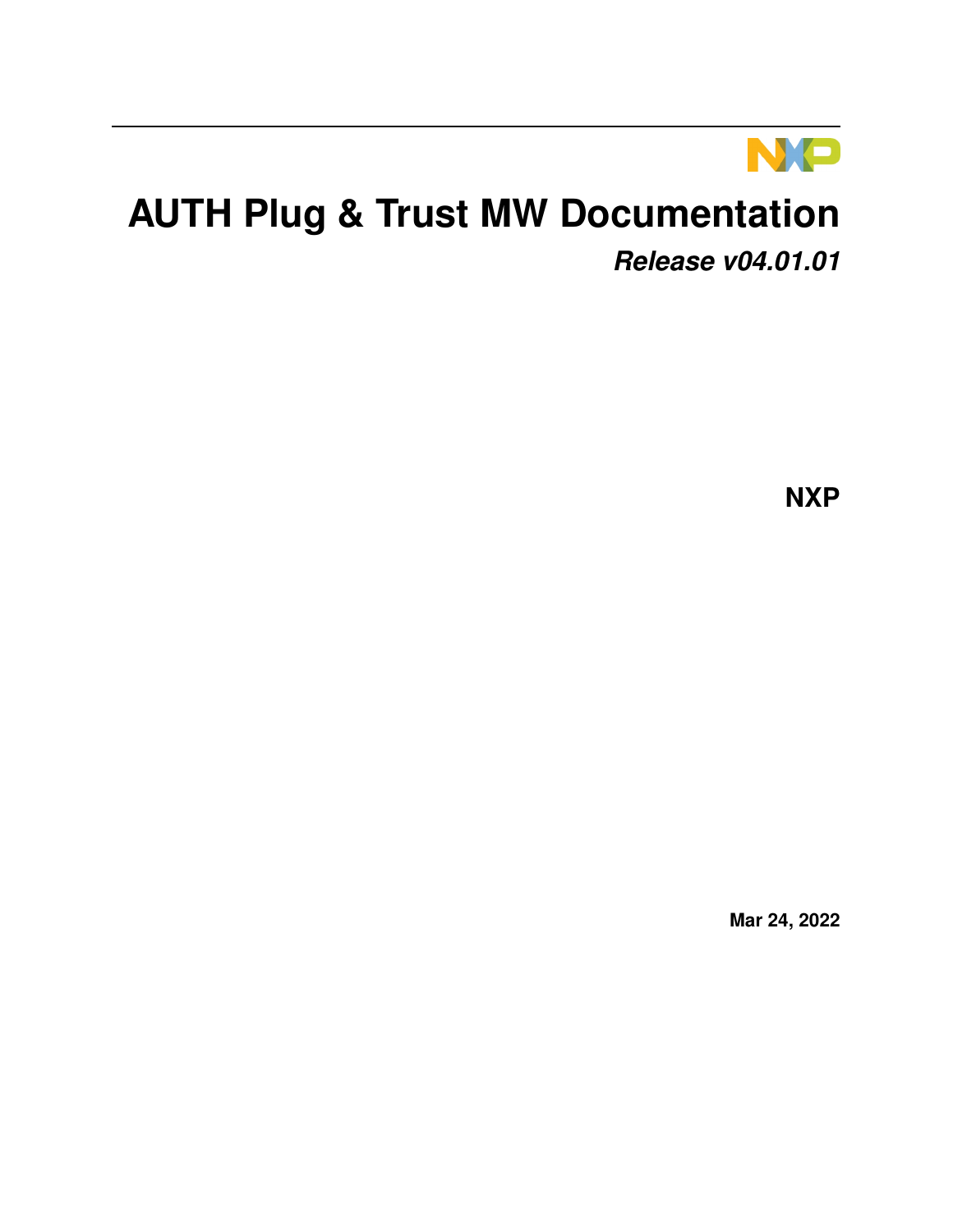## **CONTENTS**

|    | 1 NXP AUTH Plug & Trust Middleware                                                   | 1                                                    |
|----|--------------------------------------------------------------------------------------|------------------------------------------------------|
|    | <b>AUTH Features</b>                                                                 | $\mathbf{2}$                                         |
| 3  | <b>SSS APIs: AUTH</b>                                                                | 3                                                    |
|    | <b>AUTH DEMO List</b><br>4.1<br>4.2<br>4.3<br>4.4<br>4.5<br>4.6<br>4.7<br>4.8<br>4.9 | 5<br>5<br>- 6<br>$6\overline{6}$<br>7<br>7<br>7<br>7 |
| 5. | <b>AUTH Building</b><br>5.1                                                          | 8<br>8                                               |
|    | <b>Indices and tables</b>                                                            | 9                                                    |
|    | <b>Index</b>                                                                         | 10                                                   |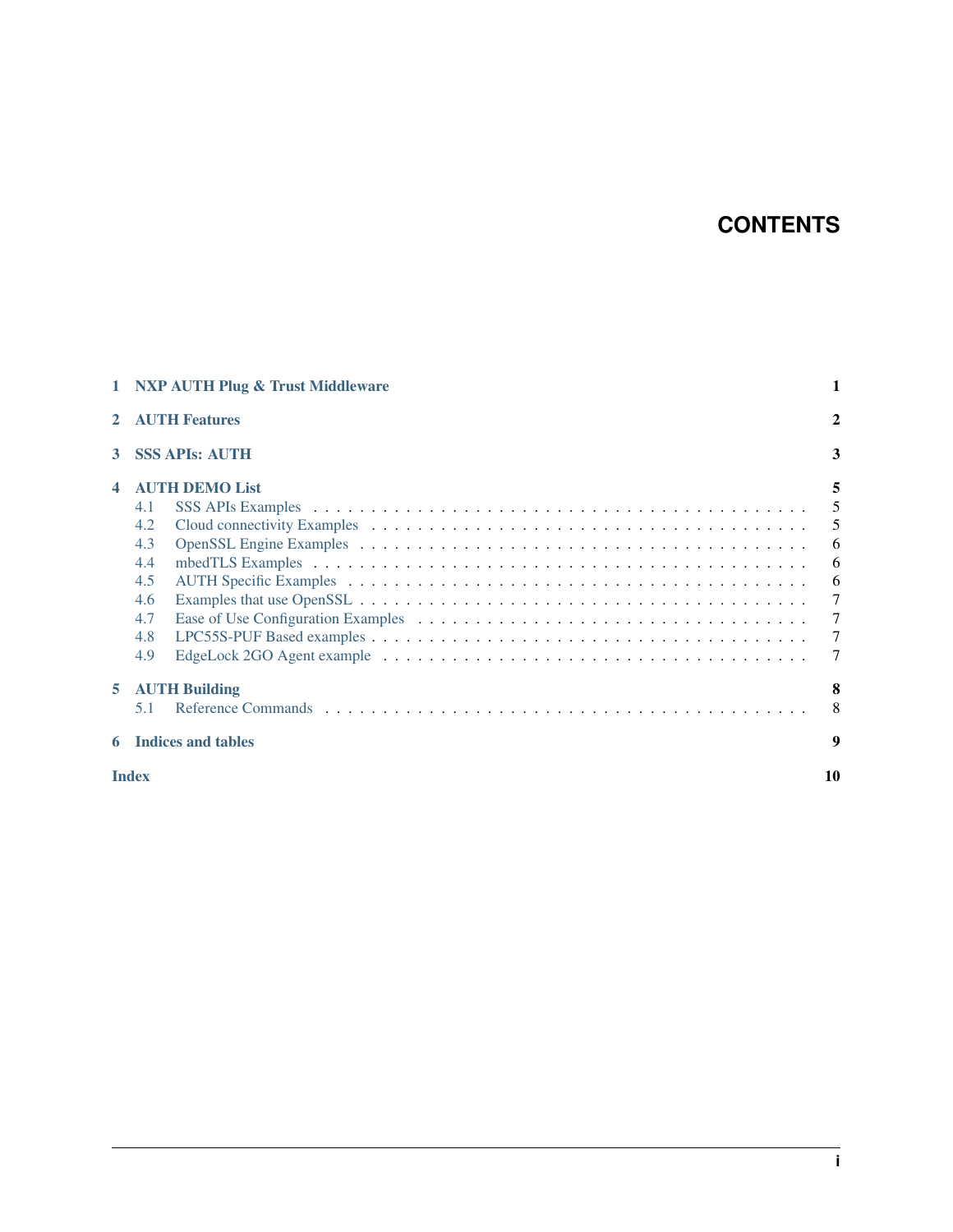#### **ONE**

#### **NXP AUTH PLUG & TRUST MIDDLEWARE**

<span id="page-3-0"></span>This documentation covers Secure IoT Authenticator - A5000 (in following document, we refer it as AUTH). It's an addendum to NXP Plug & Trust MW Documentation  $(v04.01.01)$ 

#### Documentation covers:

- ∙ Feature of AUTH.
- ∙ API defintion of AUTH.
- ∙ Demo Examples of AUTH.
- ∙ AUTH Building

#### A5000 documentation:

- ∙ A5000 Edge Lock R Secure Authenticator Data Sheet, document number 667601.
- ∙ A5000 Authentication Application APDU Specification Application Note, document number AN13157.
- ∙ Get started with EdgeLockTM SE05x support package Application Note, document number AN13256.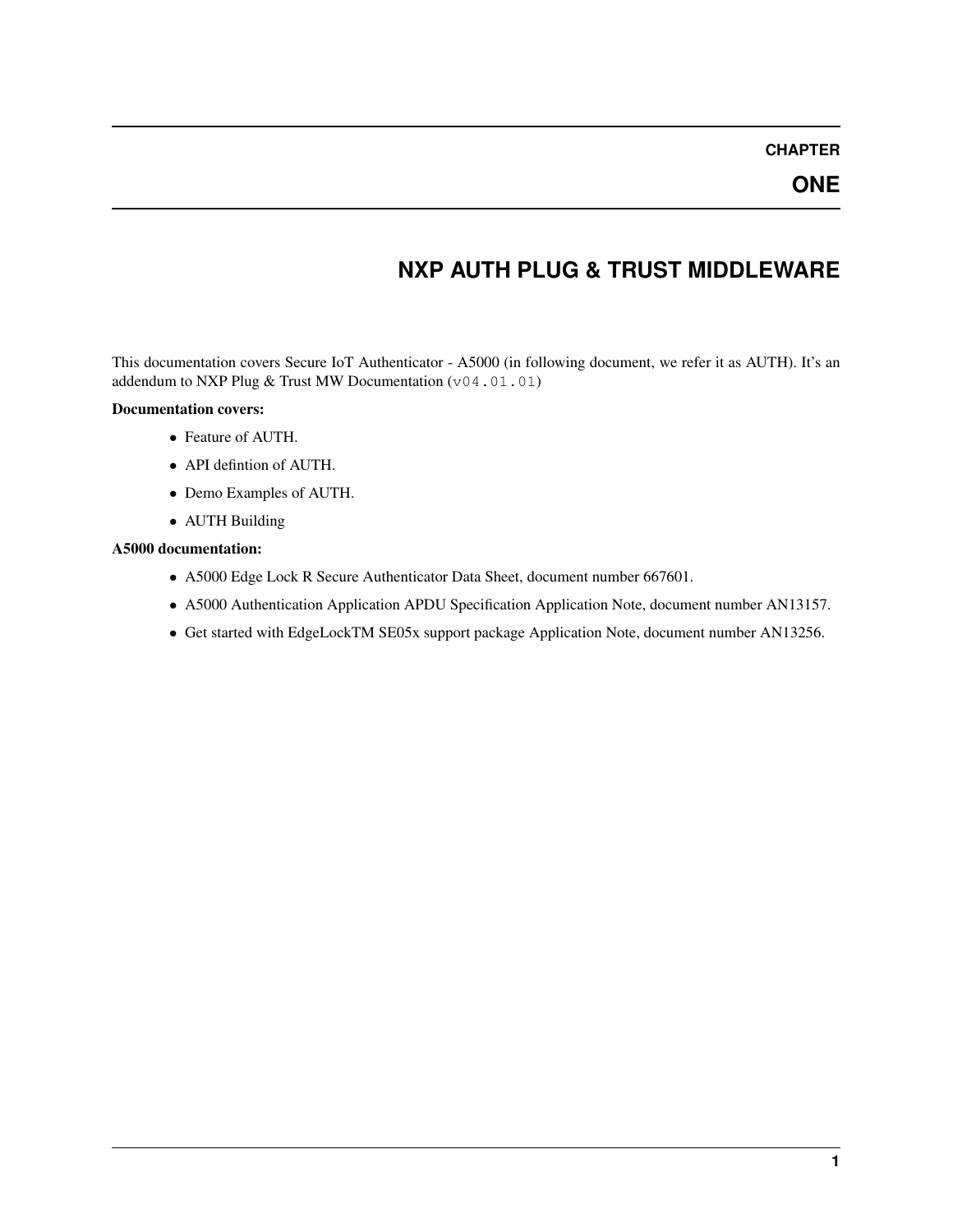**TWO**

### **AUTH FEATURES**

<span id="page-4-0"></span>This section provides the overview of functionalities of AUTH.

Note: The A5000 Authentication Application is referred as Applet in this document.

- ∙ ECC Curves.
	- ∙ NIST\_P256
	- ∙ NIST\_P384
- ∙ Key management.
	- ∙ ECC: AUTH supports NIST\_P256 and NIST\_P384.
	- ∙ AES: AUTH supports key of size 128, 192 or 256 bit
	- ∙ DES: AUTH supports key of size 8, 16 or 24 bytes respectively for DES, 2-key 3DES and 3-key 3DES.
- ∙ Symmetric cryptographic operations.
	- ∙ DES ECB, CBC
	- ∙ AES ECB, CBC, CTR
	- ∙ AES CCM, GCM
- ∙ Asymmetric cryptographic operations.
	- ∙ ECDAA sign and verify
	- ∙ ECDH with curve NIST\_P256 and NIST\_P384
- ∙ Hash/HMAC/HKDF/TLSPerformPRF operations
	- ∙ AUTH supports SHA-256 and SHA-384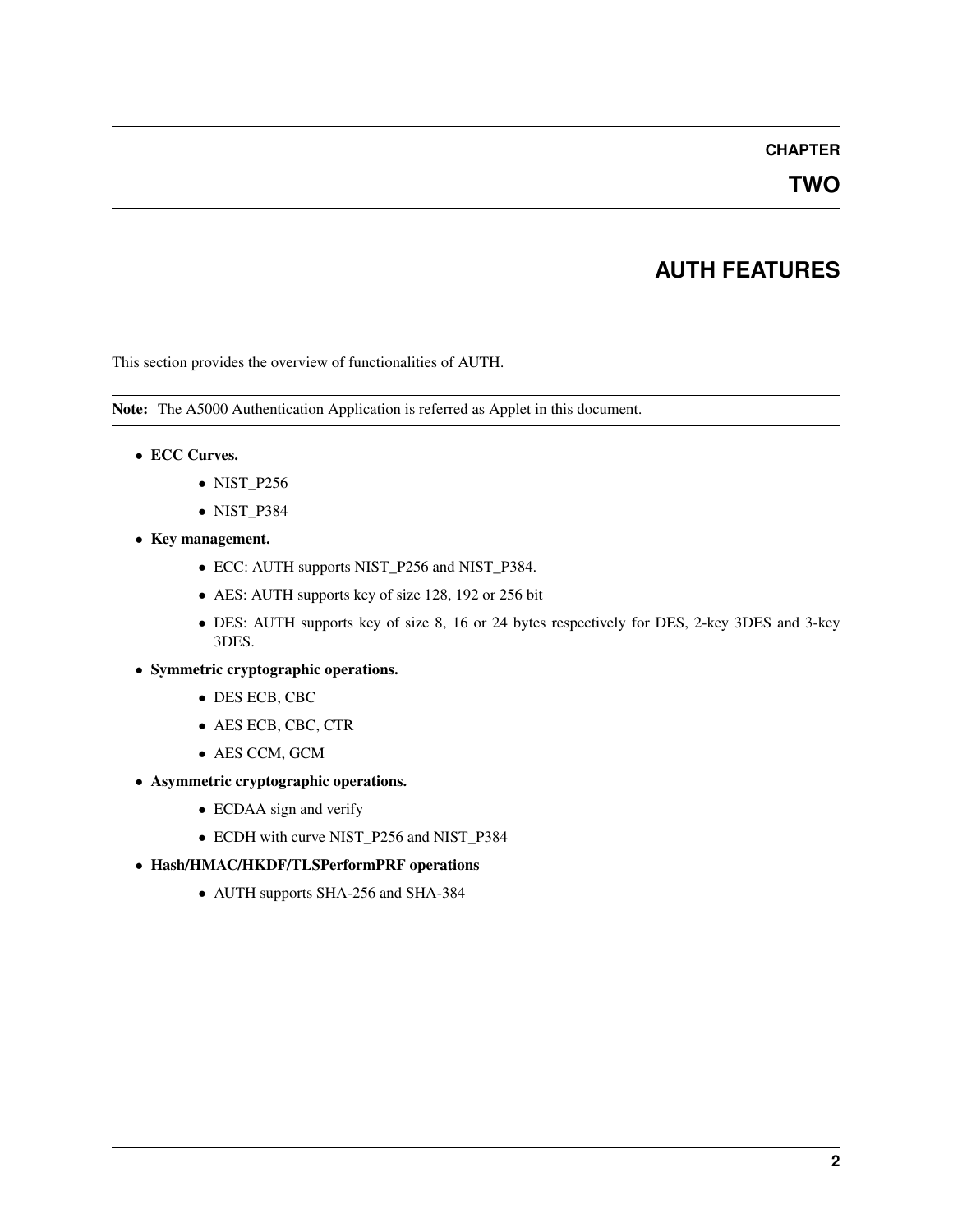### **THREE**

### **SSS APIS: AUTH**

<span id="page-5-0"></span>

| <b>SSS API name</b>              | <b>AUTH</b>                                          |
|----------------------------------|------------------------------------------------------|
| sss_session_open()               | Available                                            |
| sss_session_close()              | Available                                            |
| sss_key_store_set_key()          | For asymmKey object, only support those mentioned in |
|                                  | Section 2 AUTH Features on SA.                       |
| sss_key_store_generate_key()     | For asymmKey object, only support those mentioned in |
|                                  | Section 2 AUTH Features on SA.                       |
| sss_key_store_get_key()          | Available                                            |
| sss_key_store_open_key()         | Available                                            |
| sss_key_store_erase_key()        | Available                                            |
| sss_key_store_context_free()     | Available                                            |
| sss_key_object_init()            | Available                                            |
| sss_key_object_allocate_handle() | Available                                            |
| sss_key_object_get_handle()      | Available                                            |
| sss_key_object_free()            | Available                                            |
| sss_symmetric_context_init()     | Available                                            |
| sss_cipher_one_go()              | Available                                            |
| $sss_cipher\_init()$             | Available                                            |
| sss_cipher_update()              | Available                                            |
| sss_cipher_finish()              | Available                                            |
| sss_cipher_crypt_ctr()           | Available                                            |
| sss_symmetric_context_free()     | Available                                            |
| sss_aead_context_init()          | Available                                            |
| sss_aead_one_go()                | Available                                            |
| sss_aead_init()                  | Available                                            |
| sss_aead_update_aad()            | Available                                            |
| sss_aead_update()                | Available                                            |
| sss_aead_finish()                | Available                                            |
| sss_aead_context_free()          | Available                                            |
| sss_digest_context_init()        | Available                                            |
| sss_digest_one_go()              | Available. Only works for SHA-256 and SHA-384 on     |
|                                  | SA.                                                  |
| sss_digest_init()                | Available. Only works for SHA-256 and SHA-384 on     |
|                                  | SA.                                                  |
| sss_digest_update()              | Available                                            |
| sss_digest_finish()              | Available                                            |
| sss_digest_context_free()        | Available                                            |
| sss_mac_context_init()           | Available                                            |

continues on next page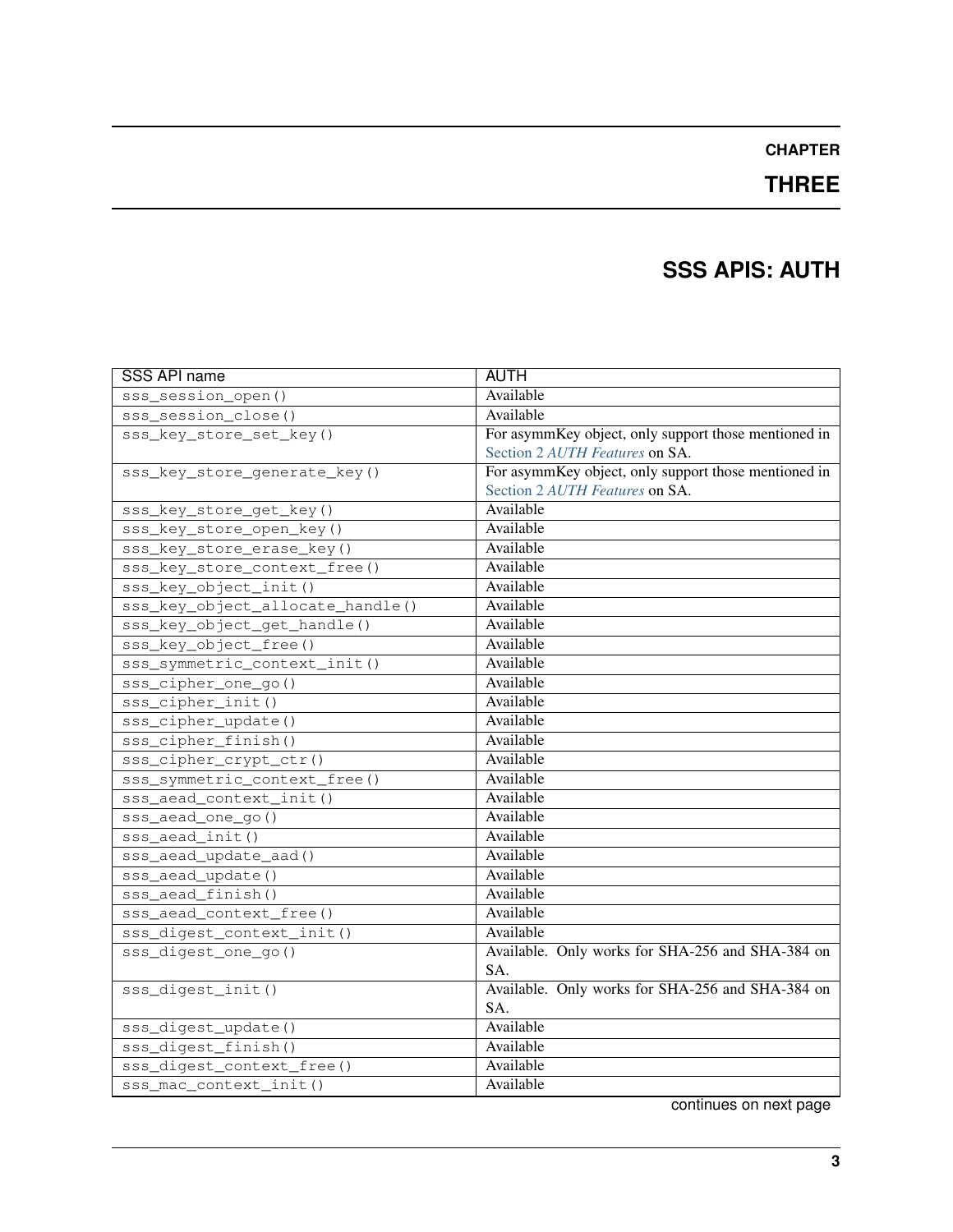| SSS API name                    | AUTH                                                 |
|---------------------------------|------------------------------------------------------|
| sss_mac_one_go()                | Available. In case of HMAC, only works for SHA-256   |
|                                 | and SHA-384 on SA.                                   |
| sss mac init()                  | Available. In case of HMAC, only works for SHA-256   |
|                                 | and SHA-384 on SA.                                   |
| sss_mac_update()                | Available                                            |
| sss_mac_finish()                | Available                                            |
| sss_mac_context_free()          | Available                                            |
| sss_asymmetric_context_init()   | Available                                            |
| sss_asymmetric_encrypt()        | Not availabe for SA.                                 |
| sss_asymmetric_decrypt()        | Not availabe for SA.                                 |
| sss_asymmetric_sign_digest()    | Available. Only support ECC curves mentioned in Sec- |
|                                 | tion 2 AUTH Features on SA.                          |
| sss asymmetric verify digest () | Available. Only support ECC curves mentioned in Sec- |
|                                 | tion 2 AUTH Features on SA.                          |
| sss_asymmetric_context_free()   | Available                                            |
| sss_derive_key_context_init()   | Available                                            |
| sss_derive_key_go()             | Deprecated. Only works for SHA-256 and SHA384 on     |
|                                 | SA.                                                  |
| sss_derive_key_one_go()         | Only works for SHA-256 and SHA-384 on SA.            |
| sss_derive_key_sobj_one_go()    | Only works for SHA-256 and SHA-384 on SA.            |
| sss_derive_key_dh()             | Available                                            |
| sss_derive_key_context_free()   | Available                                            |
| sss_rng_context_init()          | Available                                            |
| sss_rng_get_random()            | Available                                            |
| sss_rng_context_free()          | Available                                            |

| Table 1 - continued from previous page |  |  |
|----------------------------------------|--|--|
|                                        |  |  |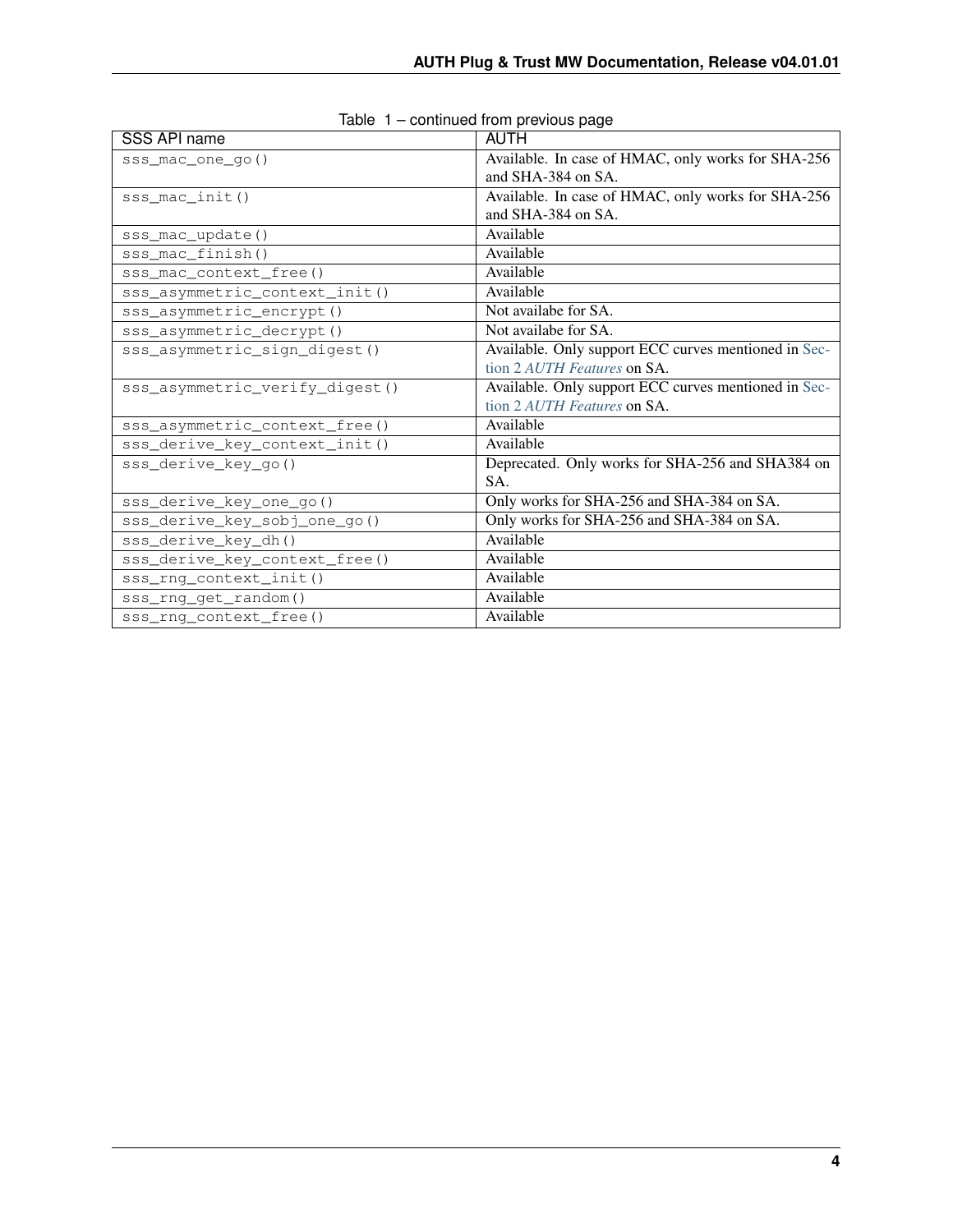#### **FOUR**

#### **AUTH DEMO LIST**

<span id="page-7-0"></span>This section provides the overview of demos provided by MW. Some of them are not supported on AUTH.

### **4.1 SSS APIs Examples**

| Demo                                                                       | <b>AUTH</b> supported |
|----------------------------------------------------------------------------|-----------------------|
| ECC Example: Inject ECC Key and use it for sign and verify operation       | Yes                   |
| Symmetric AES Example: Inject AES key, encrypt and decrypt data with it    | <b>Yes</b>            |
| HKDF Example: HMAC Key derivation operation based on the info and salt.    | Yes                   |
| Inject HMAC key into SA and derive a key using HMAC from the SA into the   |                       |
| host keystore                                                              |                       |
| Message Digest Example: Message Digest hashing operation. Calculate SHA256 | <b>Yes</b>            |
| over data.                                                                 |                       |
| HMAC Example: Inject HMAC key and calculate a HMAC                         | <b>Yes</b>            |
| ECDH Example: Inject ECC key into SA and derive a key using ECDH from the  | Yes                   |
| SA into the host keystore.                                                 |                       |

### **4.2 Cloud connectivity Examples**

| Demo                                                                 | <b>AUTH</b> supported |
|----------------------------------------------------------------------|-----------------------|
| AWS Demo for KSDK: Connect to Amazon Web Services IoT Core           | Yes                   |
| AWS Demo for iMX Linux / RaspberryPi: Connect to Amazon Web Services | Yes                   |
| GCP Demo for KSDK: Connect to Google Cloud                           | Yes                   |
| GCP Demo for iMX Linux / Raspberry Pi: Connect to Google Cloud       | Yes                   |
| IBM Watson Demo for KSDK: Connect to IBM Watson                      | <b>Yes</b>            |
| IBM Watson Demo for iMX Linux / Raspberry Pi: Connect to IBM Watson  | Yes                   |
| Azure Demo for KSDK: Connect to Microsoft Azure                      | Yes                   |
| Azure Demo for iMX Linux / Raspberry Pi: Connect to Microsoft Azure  | Yes                   |
| Greengrass Demo for Linux: Connect as AWS Greengrass Core            | Yes                   |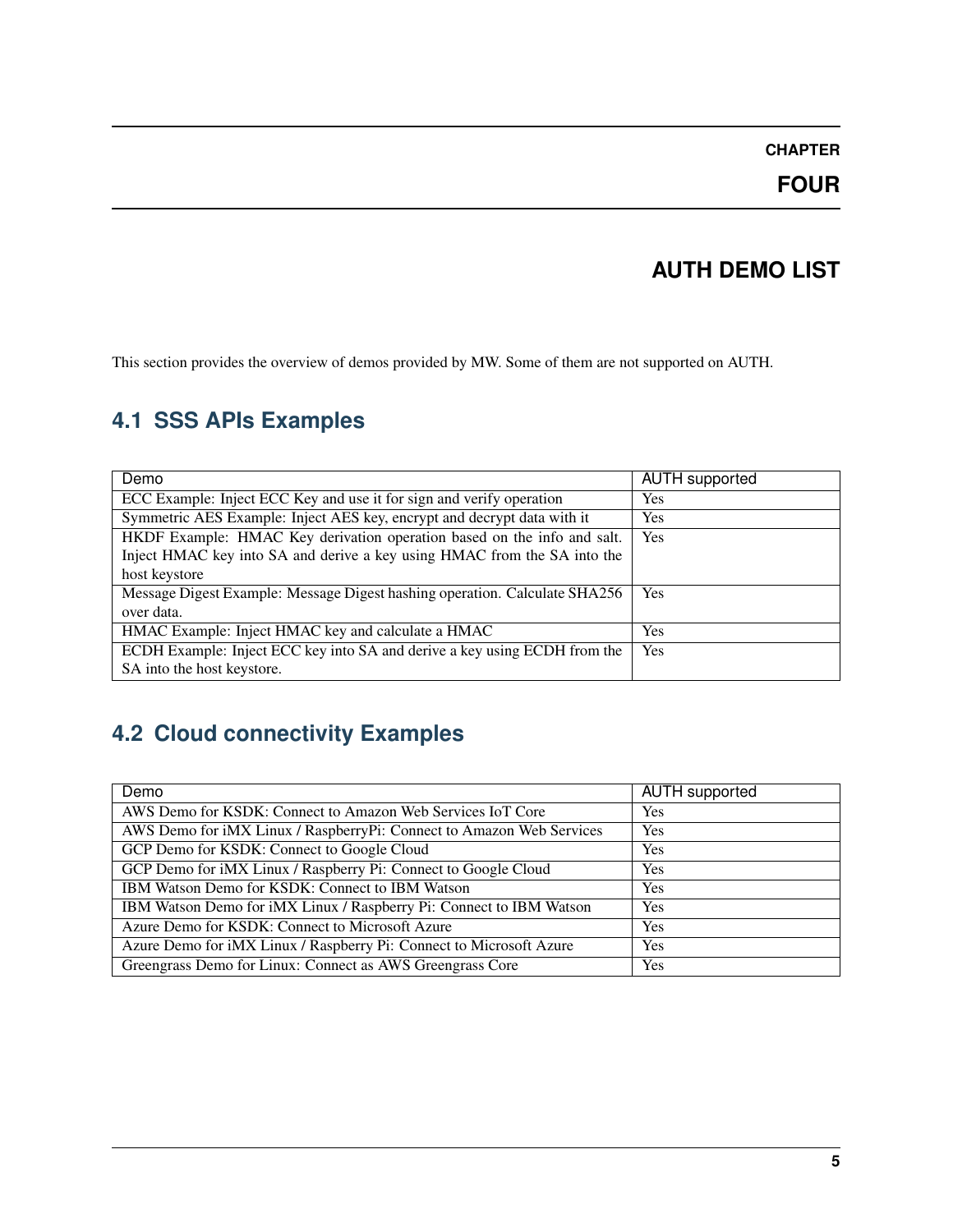## <span id="page-8-0"></span>**4.3 OpenSSL Engine Examples**

| Demo                                                                         | AUTH supported |
|------------------------------------------------------------------------------|----------------|
| OpenSSL Engine: TLS Client example for iMX/Rpi3: Setting up a TLS Link   Yes |                |
| using OpenSSL Engine                                                         |                |

### **4.4 mbedTLS Examples**

Demos regarding the mbedTLS ALT implementation. See mbedTLS-alt

| Demo                                                               | <b>AUTH</b> supported |
|--------------------------------------------------------------------|-----------------------|
| SSL2 Client: Use extended SSL Client 2 & SSL Server 2 from mbedTLS | Yes                   |
| DTLS Client: Use extended dtls client & dtls server from mbedTLS   | Yes                   |

### **4.5 AUTH Specific Examples**

| Demo                                                                              | <b>AUTH</b> supported |
|-----------------------------------------------------------------------------------|-----------------------|
| AUTH Minimal example: Showcase usage of AUTH low level APIs                       | Yes                   |
| AUTH Multiple Digest Crypto Objects example: Showcase Platform details of         | Yes                   |
| <b>AUTH</b>                                                                       |                       |
| APDU Player Demo: Send RAW APDUs to AUTH                                          | Yes                   |
| Using policies for secure objects: Showcase usage of policies                     | Yes                   |
| Get Certificate from the SA: Read the certificate from the SA and store it on the | Yes                   |
| file system.                                                                      |                       |
| AUTH Rotate PlatformSCP Keys Demo: Showcase Rotation of AUTH Platform-            | Yes                   |
| SCP03 Keys                                                                        |                       |
| <b>AUTH Export Transient objects: Export transient objects</b>                    | Yes                   |
| <b>AUTH Import Transient objects: Import transient objects</b>                    | Yes                   |
| Import External Object Prepare: Create ImportExternIObject raw APDU               | Yes                   |
| <b>AUTH Mandate SCP example</b>                                                   | Yes                   |
| Read object with Attestation: Demonstrate how to read object with attestation     | Yes                   |
| AUTH Transport Lock example: Show transport lock feature                          | Yes                   |
| AUTH Transport UnLock example: Show transport unlock feature                      | Yes                   |
| AUTH Timestamp: Demonstrate increment of timestamp inside SA                      | Yes                   |
| Write APDU to buffer: Demonstrate how to write APDU to buffer                     | Yes                   |
| Inject Certificate into SA: Example to showcase injection of certificates into SA | Yes                   |
| AUTH Read State example: Example to Read the LockState, RestrictMode and          | Yes                   |
| PlatformSCPRequest of SA                                                          |                       |
| AUTH MultiThread demo: Showcase opening multiple sessions using multiple          | Yes                   |
| threads                                                                           |                       |
| AUTH Invoke Garbage Collection Example: Invoke Garbage Collection                 | Yes                   |
| <b>ECC Concurrent Example</b>                                                     | Yes                   |
| Symmetric Multi Step Concurrent Example                                           | Yes                   |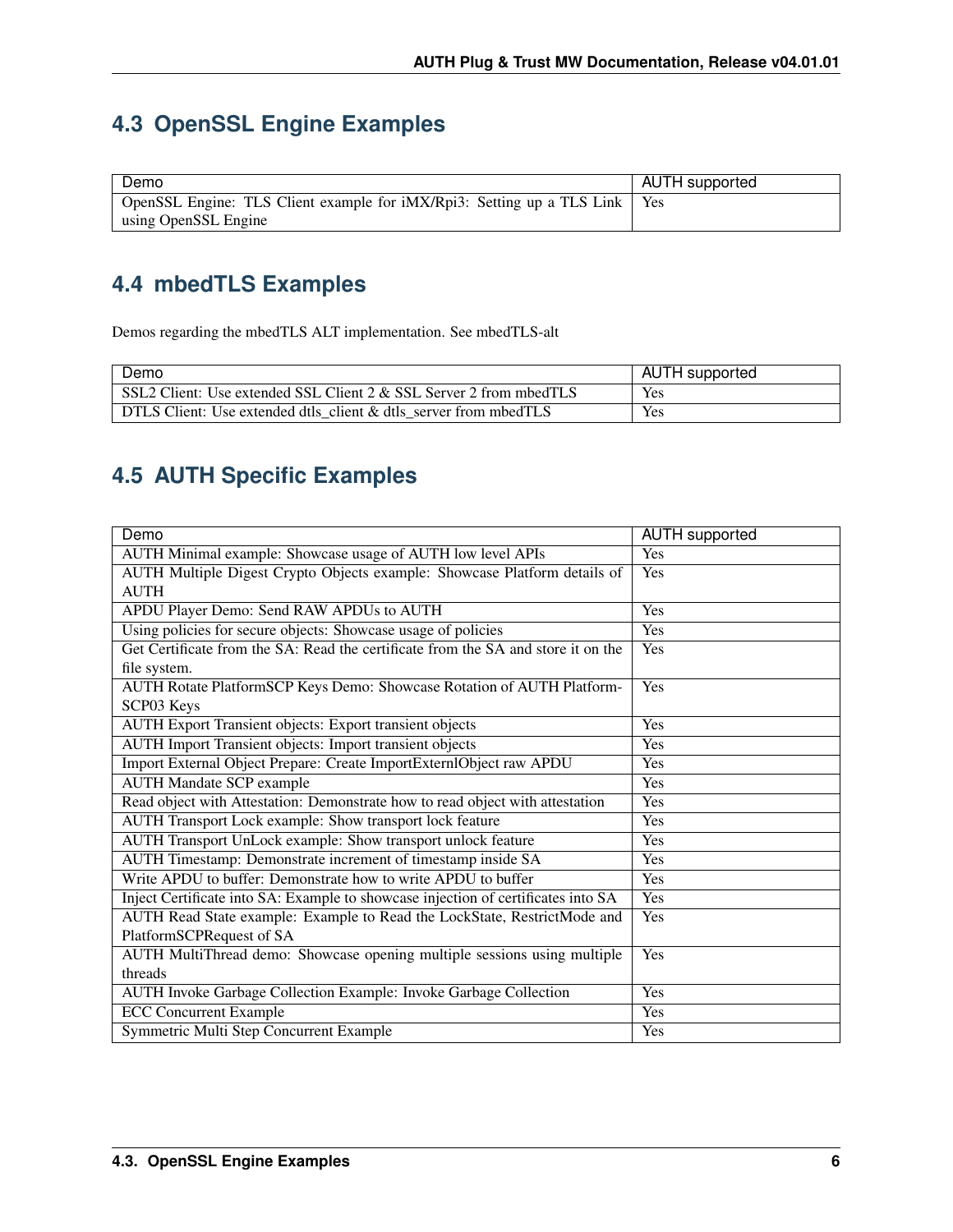### <span id="page-9-0"></span>**4.6 Examples that use OpenSSL**

| Demo                                                                             | AUTH supported |
|----------------------------------------------------------------------------------|----------------|
| Tool to create Reference key file: Native example to generate refKeys. (Only for | Yes            |
| NIST-P256 curve).                                                                |                |
| Building a self-signed certificate: Create self signed certificates              | <b>Yes</b>     |

### **4.7 Ease of Use Configuration Examples**

Seps for using the Ease Of Use Configuration of AUTH.

| Demo                                              | AUTH supported |
|---------------------------------------------------|----------------|
| Ease of Use configuration - IBM Watson            | <b>Yes</b>     |
| Ease of Use configuration - Google Cloud Platform | Yes            |
| Ease of Use configuration - Azure IoT Hub         | Yes            |
| Ease of Use configuration - AWS IoT Console       | Yes            |

### **4.8 LPC55S-PUF Based examples**

| Demo                                                                          | AUTH supported |
|-------------------------------------------------------------------------------|----------------|
| Key Injection to PUF: Example to demonstrate inject PlatformSCP keys into PUF | Yes            |
| Key Rotation using PUF: Example to demonstrate PlatformSCP key rotation us-   | Yes            |
| ing PUF                                                                       |                |
| Secure Boot Demo: Example to demonstrate Secure Binding with LPC55S and       | Yes            |
| <b>AUTH</b> using PUF                                                         |                |

### **4.9 EdgeLock 2GO Agent example**

| Demo                                                                           | AUTH supported |
|--------------------------------------------------------------------------------|----------------|
| EdgeLock 2GO Agent Examples: Example of usage of the EdgeLock 2GO Client   Yes |                |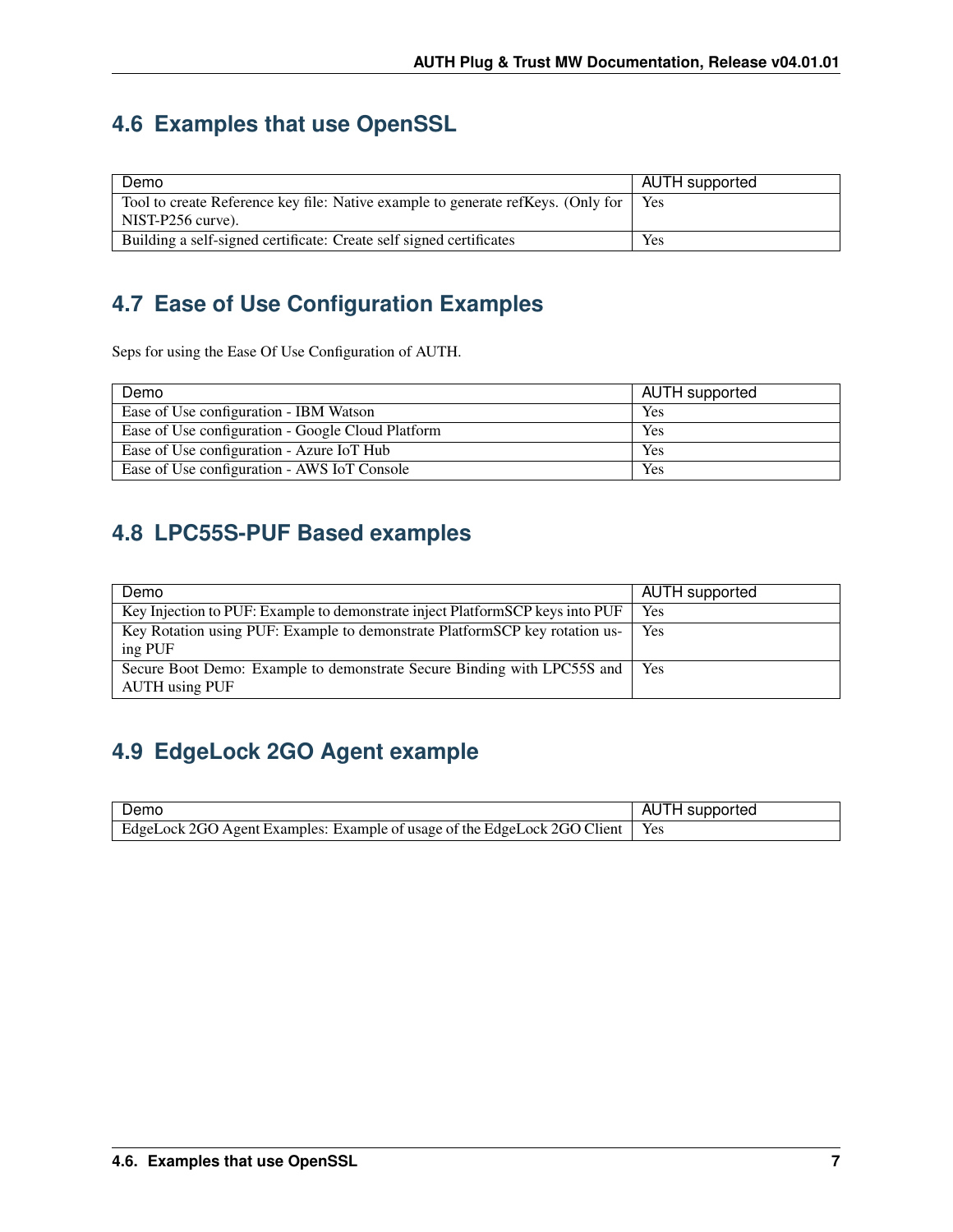#### **AUTH BUILDING**

<span id="page-10-0"></span>AUTH follows the same way(CMake) as SE051 to compile/build middleware. CMake Options Applet and SE05X\_Ver should be selected for AUTH.

#### **Applet**

-DApplet=AUTH: The Secure IoT Authenticator Applet - AUTH

#### **SE05X\_Ver**

-DSE05X\_Ver=07\_02: Selection of Applet version 07\_02

#### **5.1 Reference Commands**

We recommend to use out of the source build of Cmake and run it from other directory.

A reference command to compiling for AUTH from Windows PC is:

```
cd <ROOT_DIR>
mkdir ..\build_auth
cd ..\build_auth
cmake ..\<ROOT_DIR> -DApplet=AUTH -DSE05X_Ver=07_02 -DHost=PCWindows
```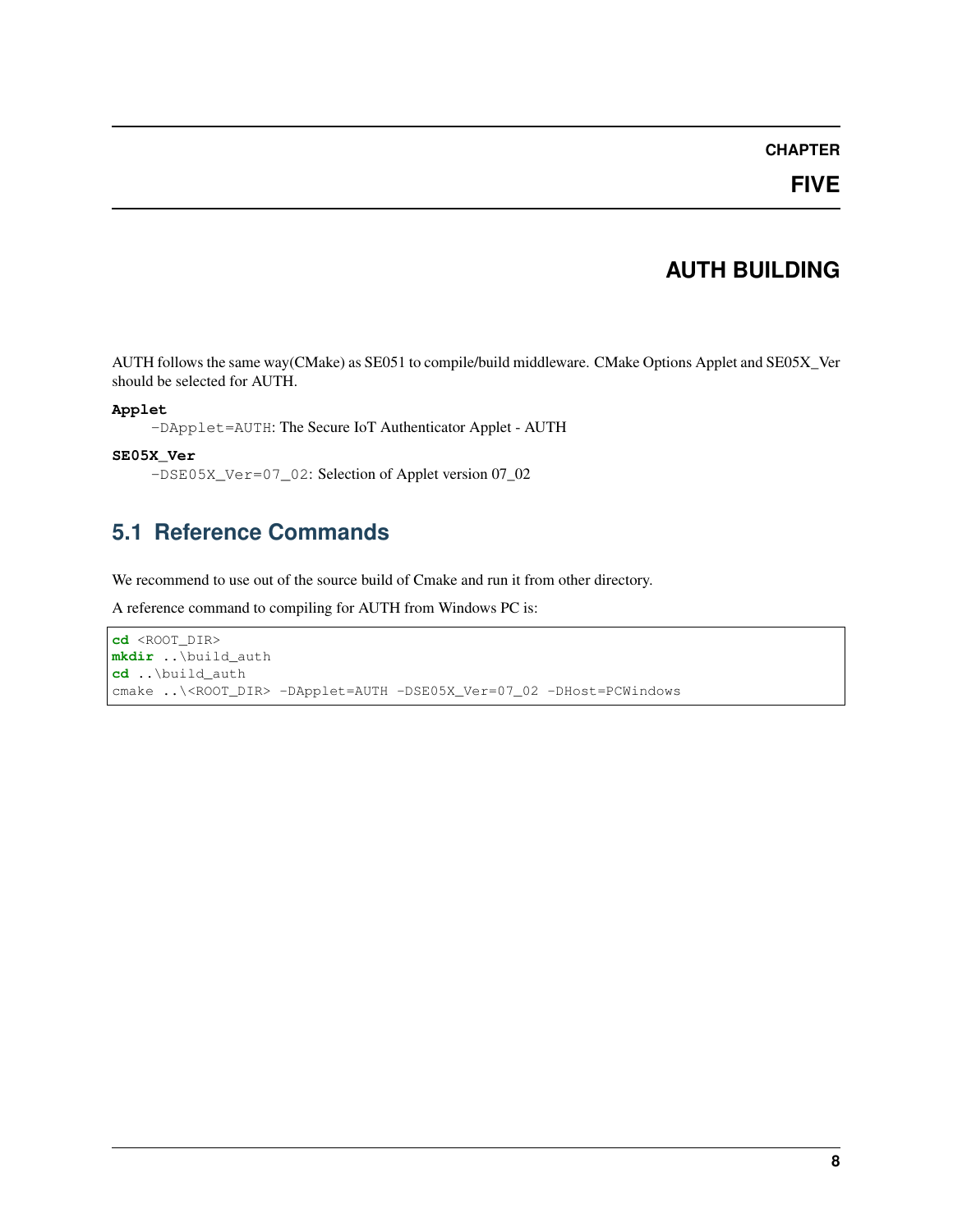**SIX**

### **INDICES AND TABLES**

<span id="page-11-0"></span>∙ genindex

∙ search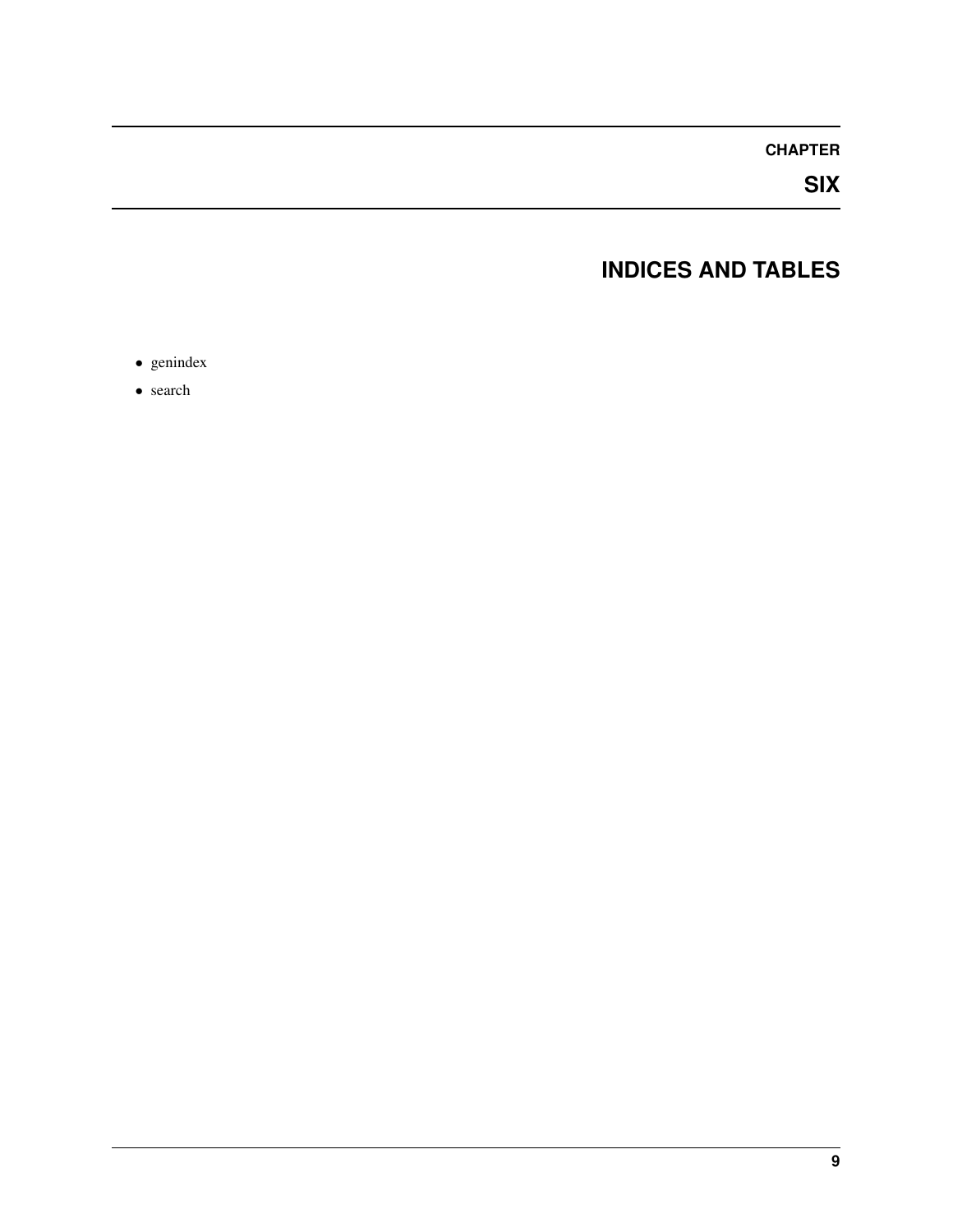#### **INDEX**

## <span id="page-12-0"></span>A

Applet command line option, [8](#page-10-0)

### C

command line option Applet, [8](#page-10-0) SE05X\_Ver, [8](#page-10-0)

### S

SE05X\_Ver command line option, [8](#page-10-0)